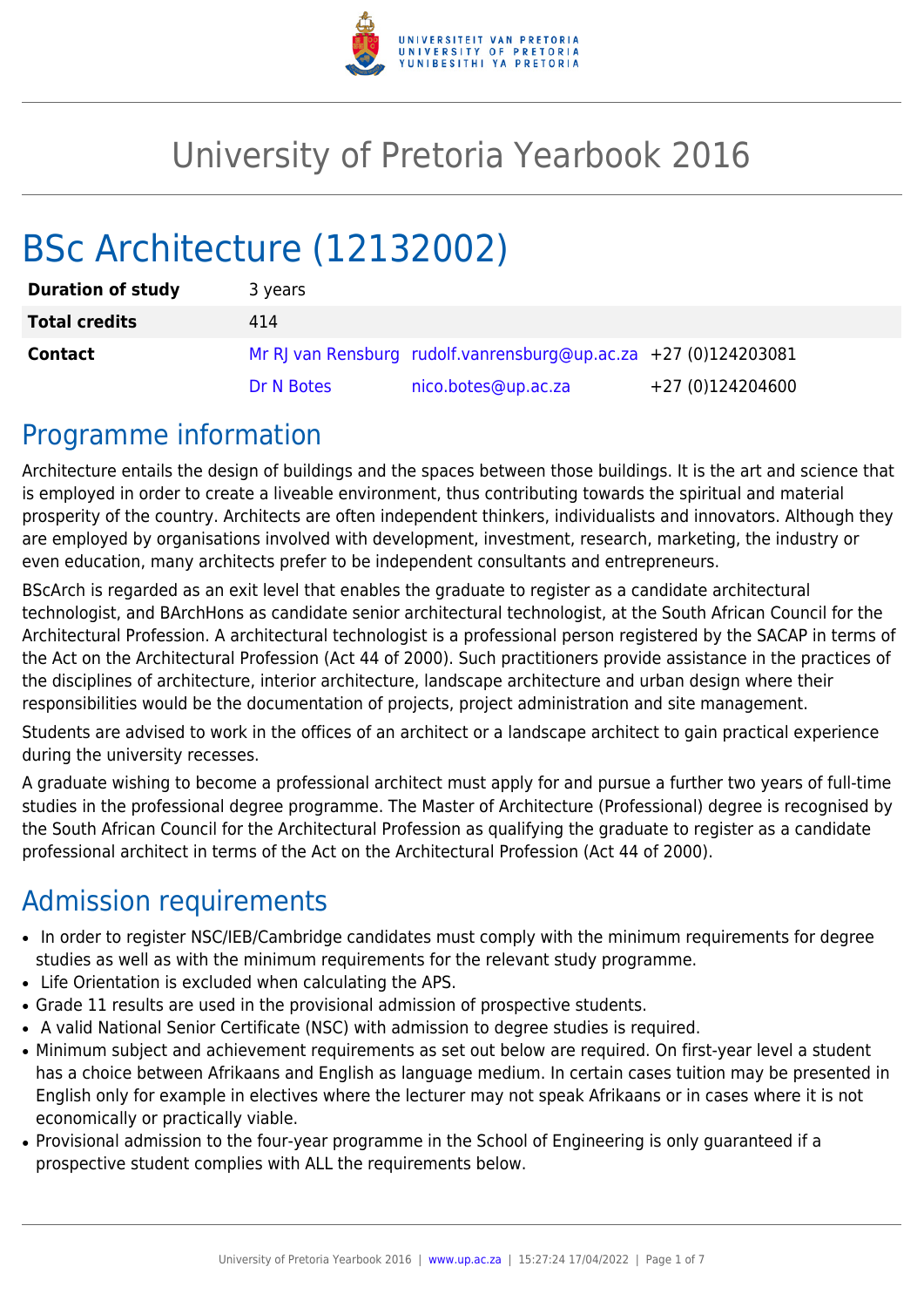

#### **Note**

Candidates who do not comply with the minimum requirements, set out above, but who have obtained a minimum APS of 30, an achievement level of 5 for English or Afrikaans, 6 for Mathematics and 5 for Physical Science, will be considered for provisional admission to either the four-year programme or the ENGAGE programme based on the results of the compulsory NBT.

Admission to ENGAGE in the School of Engineering will be determined by the results of the NBT, NSC results, an achievement level of 5 in Mathematics and 4 in Physical Science, as well as an achievement level of 4 in Afrikaans or English, together with an APS of 25.

Students may apply directly to be considered for the ENGAGE programme.

| Minimum requirements for 2016 |  |                                                                                                            |                  |  |  |                   |  |  |  |            |  |  |  |
|-------------------------------|--|------------------------------------------------------------------------------------------------------------|------------------|--|--|-------------------|--|--|--|------------|--|--|--|
| Achievement level             |  |                                                                                                            |                  |  |  |                   |  |  |  |            |  |  |  |
| Afrikaans or English          |  |                                                                                                            | $\ $ Mathematics |  |  | Physical Sciences |  |  |  | <b>APS</b> |  |  |  |
|                               |  | NSC/IEB  HIGCSE  AS-LeveI  A-LeveI  NSC/IEB  HIGCSE  AS-LeveI  A-LeveI  NSC/IEB  HIGCSE  AS-LeveI  A-LeveI |                  |  |  |                   |  |  |  |            |  |  |  |
|                               |  |                                                                                                            |                  |  |  |                   |  |  |  |            |  |  |  |

Will only be considered as first study choice

Selection programme: Selection includes an interview.

#### **Practical requirement**

At least one year of work or travel recommended.

#### **Applicants who matriculated before, or in 2007**

The following minimum requirements for admission apply: A Grade 12 certificate with university endorsement and at least 40% (E symbol) in Mathematics and Physical Science on higher Grade, or at least 50% (D symbol) for the same subjects at standard Grade. A minimum M Score of 18 is required for Grade 12.

### **Applicants who matriculated in 2008 or thereafter**

The following minimum requirements for admission apply: A National Senior Certificate with access to degree studies and a minimum Admission Point Score (APS) of 27; a minimum achievement level of 4 (at least 50%) for Mathematics and Physical Science; a minimum achievement level of 5 (at least 60%) for Afrikaans or English (as home language or first additional language) and an achievement level of at least 4 (minimum 50%) for Life Orientation, although this subject is not used in the calculation of the APS. The APS is calculated using two language subjects, Mathematics, Physical Science and any two other subjects excluding Life Orientation.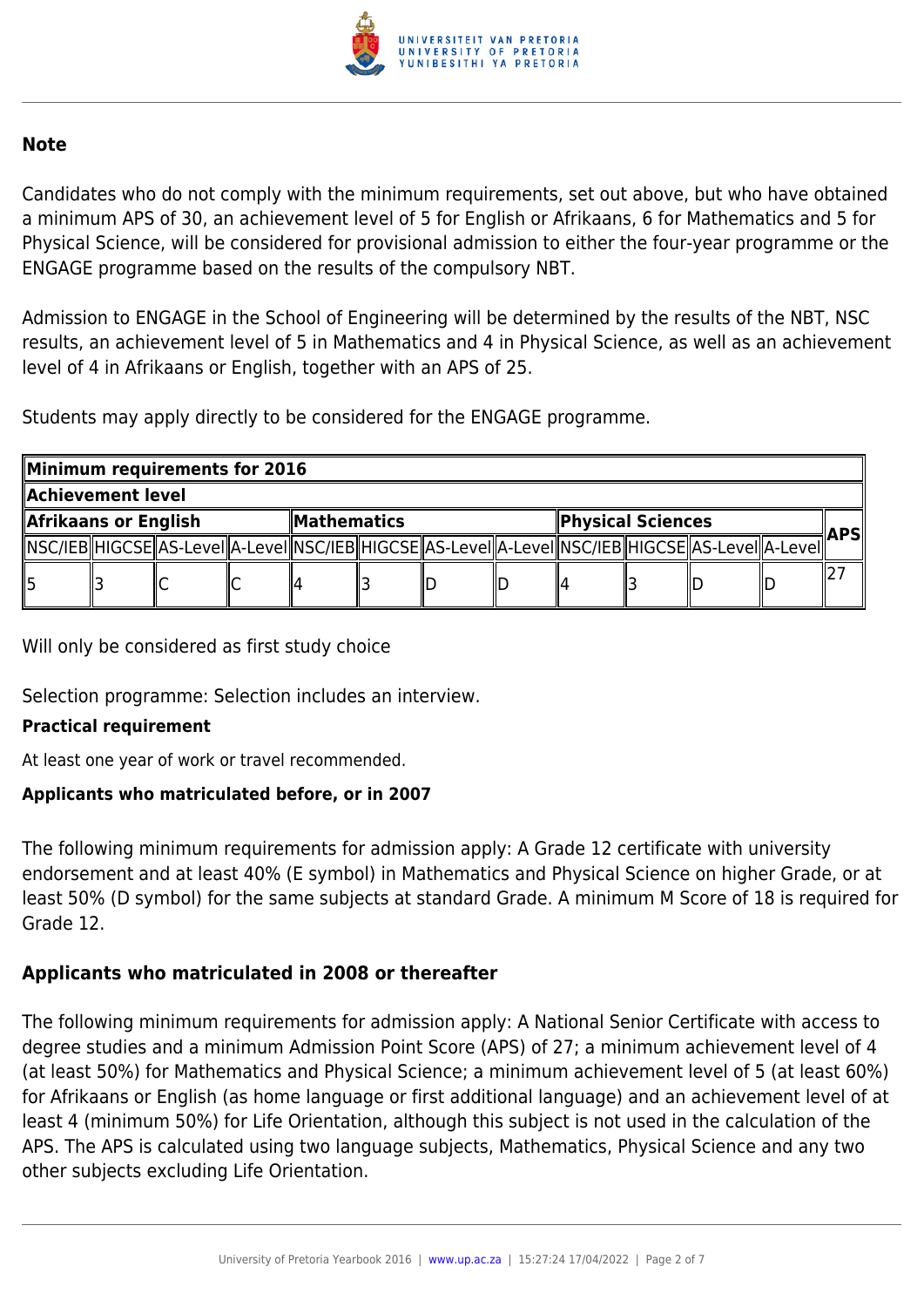

Please note: For the BScLArch study programme, Physical Science or Life Science or Geography will be accepted; the minimum achievement level remains a 4.

### **Transfers**

Students currently enrolled for other study programmes may apply for permission to transfer to the Department of Architecture. For these applicants, round 1 of the selection process will be based on their Grade 12 results (refer to requirements for admission), their academic record and a detailed written motivation explaining reasons for wanting to transfer.

Students who are currently registered at UP should submit their applications directly to the Admissions Officer, School forthe Built Environment. Students who are registered at othertertiary institutions must apply through the Client Service Centre. Note the closing date. Applicants will not be permitted to register for any modules in advance (prior to having been granted final admission).

#### **Important dates**

The academic year of the University of Pretoria starts in January and ends early in December. It is divided into two semesters (or four quarter modules) with short recesses in April July and September. In order to gain practical experience students are advised to work at a practice during the University recesses. The University calendar is available online at www.up.ac.za/calendars.

**1 March:** Applications for admission open for the next academic year. Applications should be handed in at the Client Service Centre or can be submitted electronically.

**30 June:** Last day to submit all undergraduate applications for admission to the Department of Architecture for the following academic year. This closing date also applies to all transfer applications.

**June/July/August/September:** Departmental selection tests are written on scheduled Saturdays. Dates are automatically allocated and cannot be rescheduled.

**October recess:** 4 October to 12 October 2015: Final selection interviews for applicants on the shortlist.

**31 October:** Selection results are available. Applicants are notified of the outcome in writing.

**30 November:** Last day for selected students to acknowledge their selection and pay deposits or make arrangements for payment.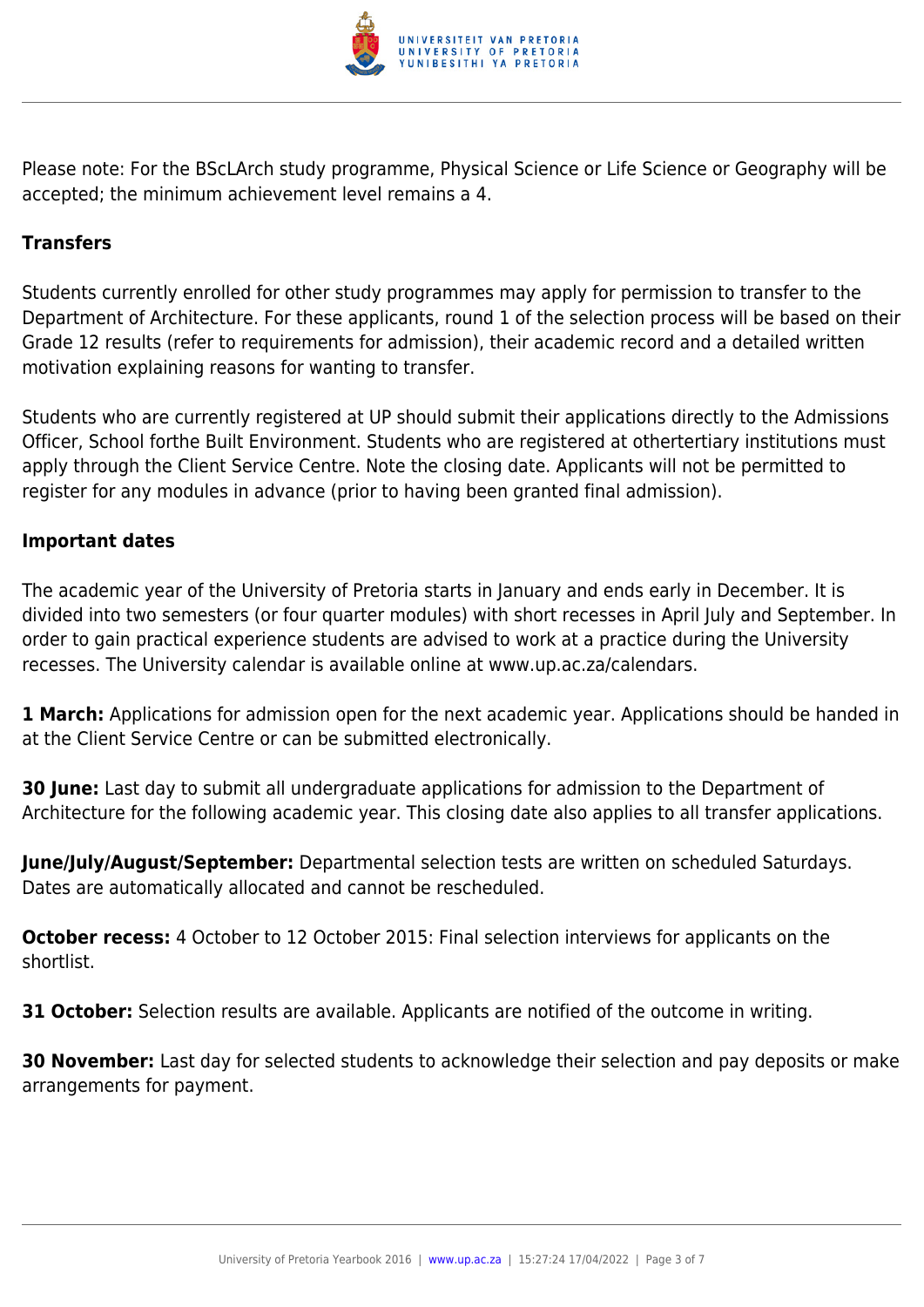

# Additional requirements

**Please Note:** Students wishing to transfer to other programmes in the Department of Architecture must obtain written consent from the admissions committee.

# Other programme-specific information

#### **Concurrent presentation**

In the third year of study Design, Construction, Design communication, Environmental studies and Earth studies must initially be examined in the same year.

The degree is awarded to those students obtaining all the prescribed credits for the programme modules.

### Promotion to next study year

A student is promoted to a subsequent year of study after acquiring all the prerequisite module credits of the preceding year of study.

A student is deemed to be in the year of study for which he or she is registered in Design.

If the student is not registered for Design the highest passed year of Design determines the year of study.

**Please Note:** Students not promoted to the next year of study must obtain the approval of the programme coordinator and the Head of Department to register for modules in the subsequent year of study. Students must re-apply for admission to the Department of Architecture in instances where:

- (i) a student is not promoted to the second year of study;
- (ii) a student after repeating any year of study, is not promoted to the following year of study.

## Pass with distinction

The degree is conferred with distinction on a student who, at first registration, passes all modules of the final year of study with a weighted average of 75%. The degree must have been completed within the minimum prescribed time and no supplementary/special examinations may have been written.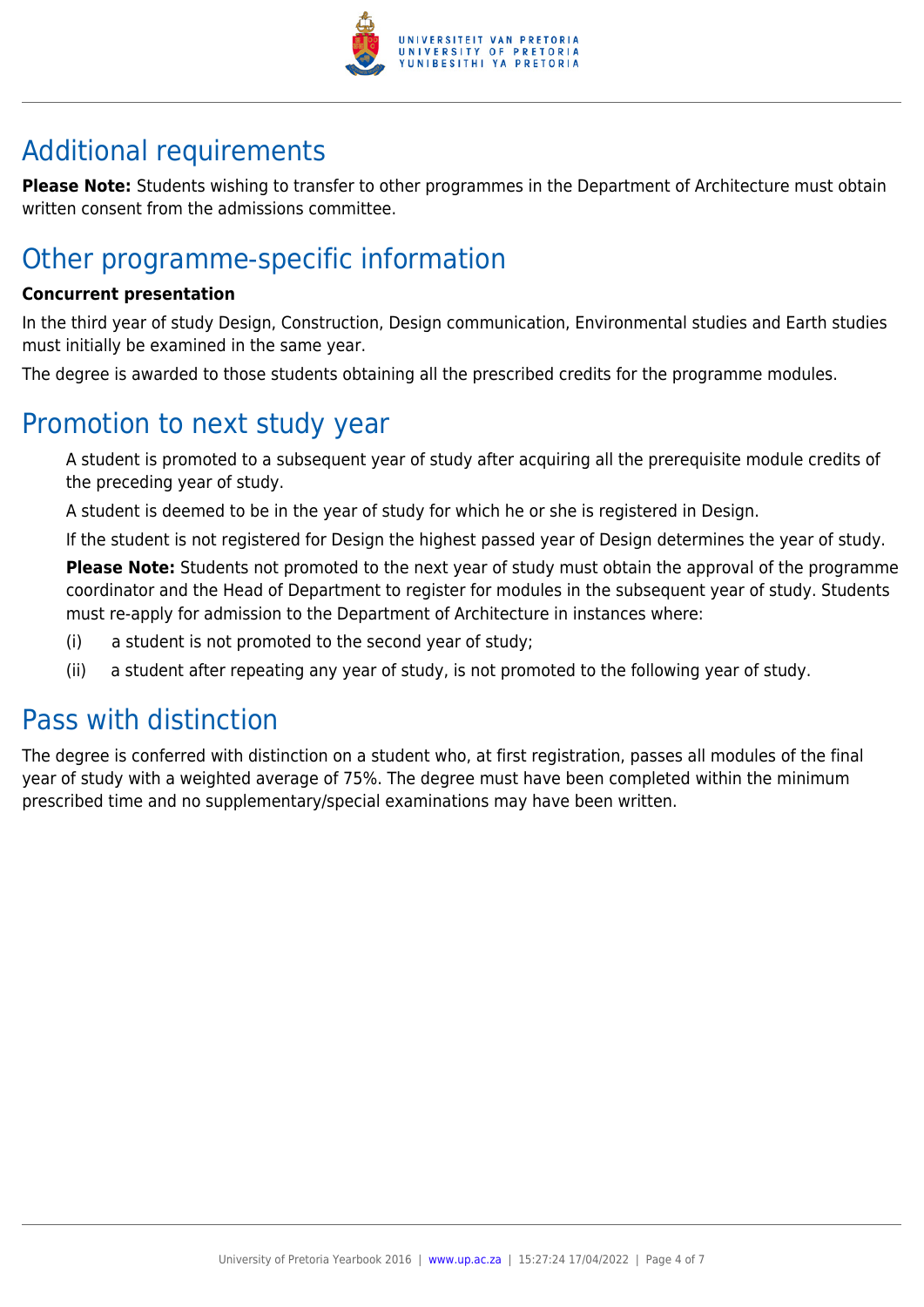

# Curriculum: Year 1

#### **Minimum credits: 116**

### **Fundamental modules**

[Academic orientation 112](https://www.up.ac.za/yearbooks/2016/modules/view/UPO 112) (UPO 112) - Credits: 0.00 [Academic information management 102](https://www.up.ac.za/yearbooks/2016/modules/view/AIM 102) (AIM 102) - Credits: 6.00

### **Core modules**

[Earth studies 110](https://www.up.ac.za/yearbooks/2016/modules/view/AAL 110) (AAL 110) - Credits: 10.00 [Construction 111](https://www.up.ac.za/yearbooks/2016/modules/view/KON 111) (KON 111) - Credits: 8.00 [Construction 121](https://www.up.ac.za/yearbooks/2016/modules/view/KON 121) (KON 121) - Credits: 8.00 [Design communication 120](https://www.up.ac.za/yearbooks/2016/modules/view/OKU 120) (OKU 120) - Credits: 6.00 [Environmental theory 110](https://www.up.ac.za/yearbooks/2016/modules/view/OML 110) (OML 110) - Credits: 6.00 [Environmental studies 120](https://www.up.ac.za/yearbooks/2016/modules/view/OML 120) (OML 120) - Credits: 6.00 [Design 100](https://www.up.ac.za/yearbooks/2016/modules/view/ONT 100) (ONT 100) - Credits: 60.00

### **Elective modules**

[Elective module 110](https://www.up.ac.za/yearbooks/2016/modules/view/ARC 110) (ARC 110) - Credits: 6.00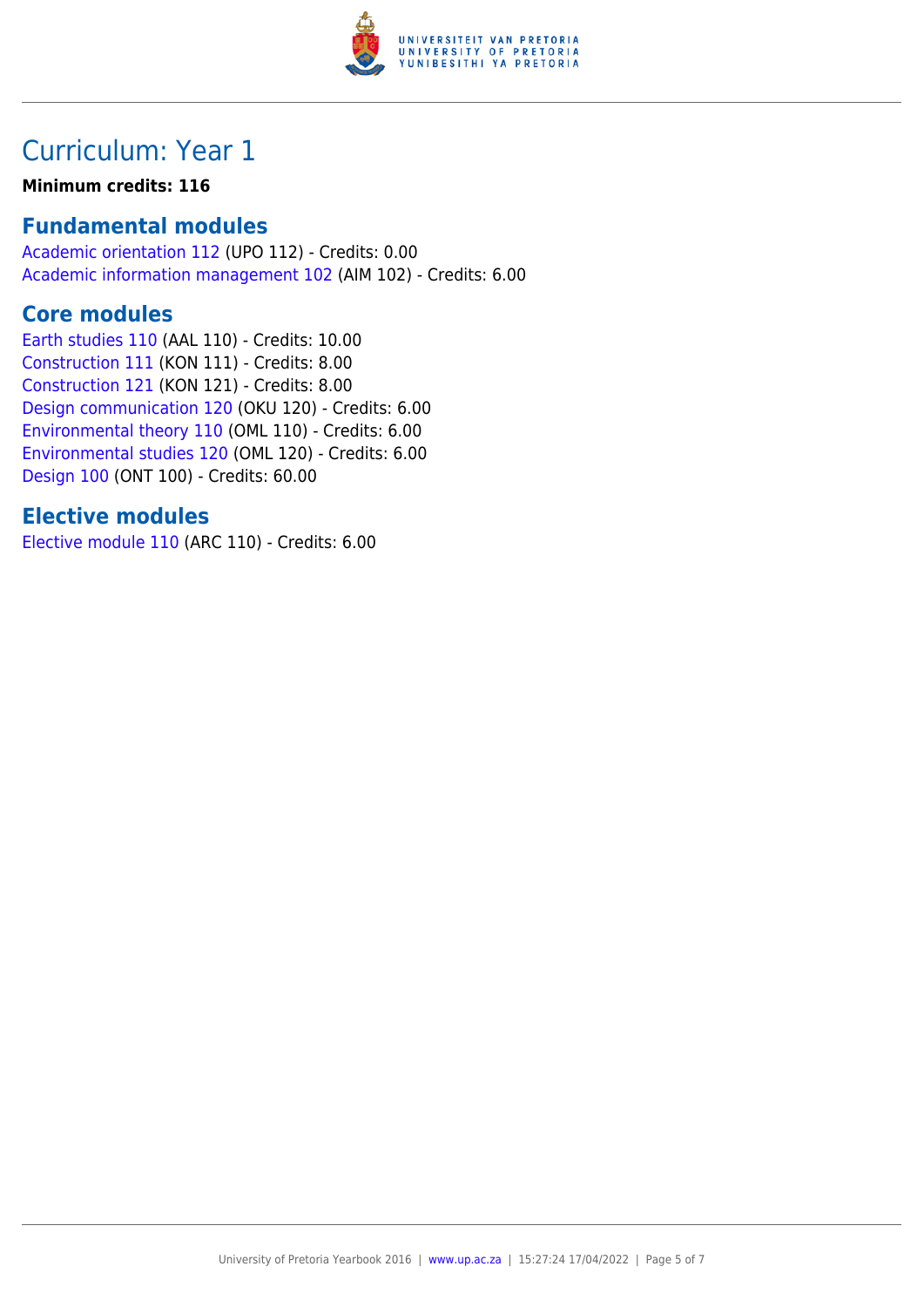

## Curriculum: Year 2

#### **Minimum credits: 136**

### **Core modules**

[Earth studies 210](https://www.up.ac.za/yearbooks/2016/modules/view/AAL 210) (AAL 210) - Credits: 8.00 [Earth studies 224](https://www.up.ac.za/yearbooks/2016/modules/view/AAL 224) (AAL 224) - Credits: 4.00 [Geomorphology of the built environment 265](https://www.up.ac.za/yearbooks/2016/modules/view/GGY 265) (GGY 265) - Credits: 12.00 [Community-based project 201](https://www.up.ac.za/yearbooks/2016/modules/view/JCP 201) (JCP 201) - Credits: 8.00 [Construction 210](https://www.up.ac.za/yearbooks/2016/modules/view/KON 210) (KON 210) - Credits: 8.00 [Construction 220](https://www.up.ac.za/yearbooks/2016/modules/view/KON 220) (KON 220) - Credits: 8.00 [Environmental theory 210](https://www.up.ac.za/yearbooks/2016/modules/view/OML 210) (OML 210) - Credits: 6.00 [Environmental studies 220](https://www.up.ac.za/yearbooks/2016/modules/view/OML 220) (OML 220) - Credits: 6.00 [Design 200](https://www.up.ac.za/yearbooks/2016/modules/view/ONT 200) (ONT 200) - Credits: 60.00 [Theory of structures 211](https://www.up.ac.za/yearbooks/2016/modules/view/STU 211) (STU 211) - Credits: 8.00 [Theory of structures 221](https://www.up.ac.za/yearbooks/2016/modules/view/STU 221) (STU 221) - Credits: 8.00